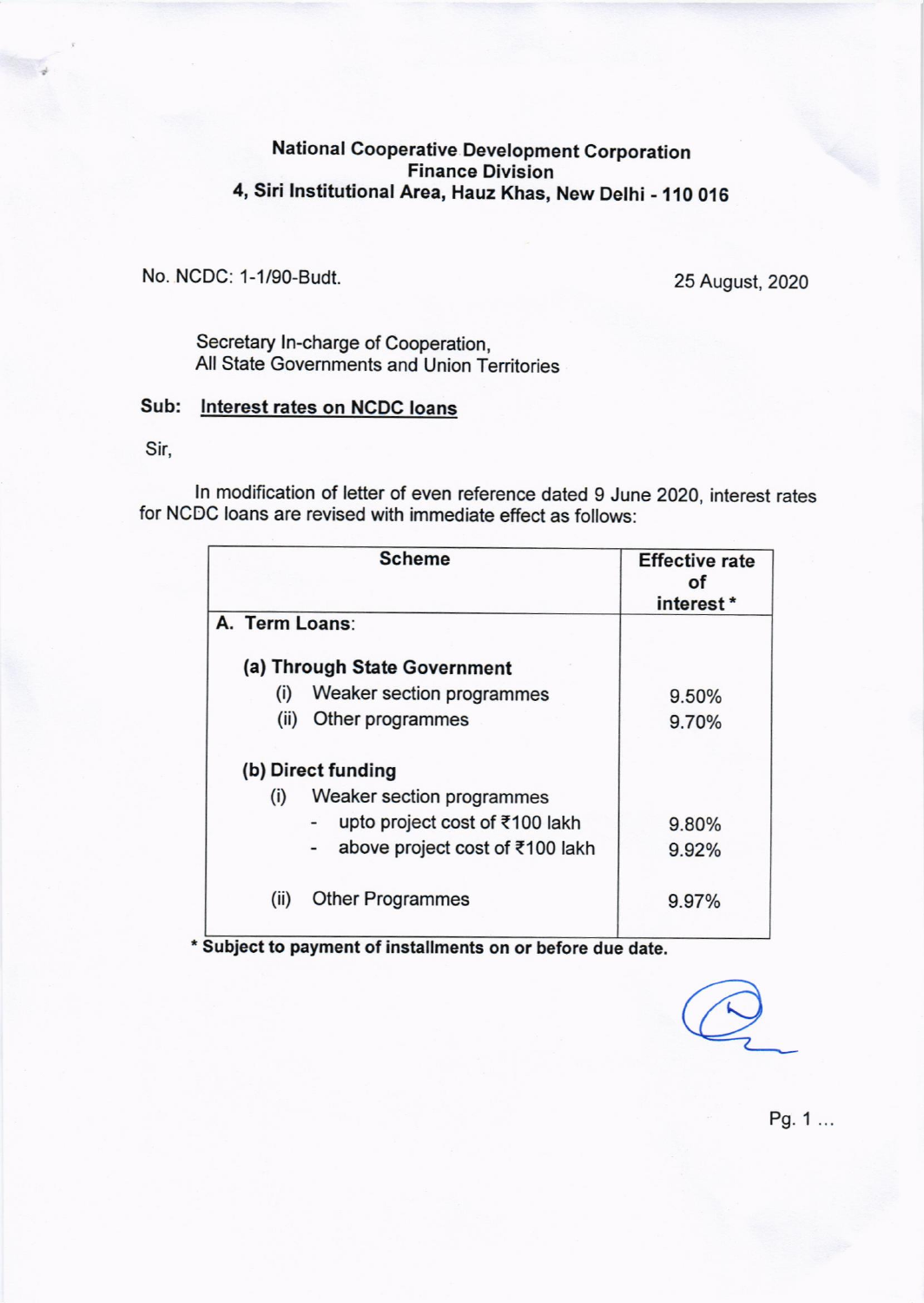| <b>B. Working Capital Loans:</b>                                                                                                                            |                                                                                                                             | Upto 30 days <sup>a</sup>       |                          | 31 days - 120 days              |                          | 121 days - 180<br>days          |                          | 181 days - 270<br>days          |                          | 271 days - One<br>year          |                          | One year - Two<br>vears         |                          |
|-------------------------------------------------------------------------------------------------------------------------------------------------------------|-----------------------------------------------------------------------------------------------------------------------------|---------------------------------|--------------------------|---------------------------------|--------------------------|---------------------------------|--------------------------|---------------------------------|--------------------------|---------------------------------|--------------------------|---------------------------------|--------------------------|
| <b>Amount-wise period-wise</b><br><b>Rate of interest for</b><br>disbursement of working<br>capital loans through State<br><b>Government/Direct funding</b> |                                                                                                                             | Through<br><b>State</b><br>Govt | <b>Direct</b><br>Funding | Through<br><b>State</b><br>Govt | <b>Direct</b><br>Funding | Through<br><b>State</b><br>Govt | <b>Direct</b><br>Funding | Through<br><b>State</b><br>Govt | <b>Direct</b><br>Funding | Through<br><b>State</b><br>Govt | <b>Direct</b><br>Funding | Through<br><b>State</b><br>Govt | <b>Direct</b><br>Funding |
| (i)                                                                                                                                                         | upto 50 crore                                                                                                               | 6.68%                           | 6.88%                    | 6.91%                           | 7.06%                    | 7.18%                           | 7.24%                    | 7.58%                           | 7.64%                    | 7.94%                           | 7.99%                    | 8.56%                           | 8.61%                    |
| (iii)                                                                                                                                                       | > 50 crore and upto<br>100 crore                                                                                            | 6.67%                           | 6.85%                    | 6.90%                           | 7.03%                    | 7.14%                           | 7.19%                    | 7.54%                           | 7.59%                    | 7.92%                           | 7.97%                    | 8.56%                           | 8.61%                    |
| (iii)                                                                                                                                                       | > 100 crore and upto<br>300 crore                                                                                           | 6.66%                           | 6.83%                    | 6.89%                           | 7.01%                    | 7.11%                           | 7.16%                    | 7.51%                           | 7.56%                    | 7.90%                           | 7.95%                    | 8.56%                           | 8.61%                    |
| (iv)                                                                                                                                                        | > 300 crore and upto<br>1000 crore                                                                                          | 6.66%                           | 6.80%                    | 6.89%                           | 6.98%                    | 7.09%                           | 7.14%                    | 7.49%                           | 7.54%                    | 7.88%                           | 7.93%                    | 8.56%                           | 8.61%                    |
| (v)                                                                                                                                                         | > 1000 crore                                                                                                                | 6.65%                           | 6.78%                    | 6.88%                           | 6.96%                    | 7.06%                           | 7.11%                    | 7.46%                           | 7.51%                    | 7.86%                           | 7.91%                    | 8.56%                           | 8.61%                    |
| (vi)                                                                                                                                                        | For MSP operations<br>by authorised bodies<br>for amount $<$ 2000<br>crore                                                  | 6.38%                           | 6.51%                    | 6.56%                           | 6.64%                    | 6.97%                           | 7.02%                    | 7.44%                           | 7.49%                    | 7.84%                           | 7.89%                    | 8.46%                           | 8.56%                    |
| (vii)                                                                                                                                                       | For MSP operations<br>by authorised bodies<br>for amount $\geq 2000$<br>crore and drawal @<br>tranches not $< 500$<br>crore | 6.35%                           | 6.38%                    | 6.51%                           | 6.56%                    | 6.92%                           | 6.97%                    | 7.39%                           | 7.44%                    | 7.79%                           | 7.84%                    | 8.41%                           | 8.51%                    |
| (viii)                                                                                                                                                      | Cold<br>Chain<br>For<br>projects                                                                                            | 6.65%                           | 6.78%                    | 6.88%                           | 6.96%                    | 7.06%                           | 7.11%                    | 7.46%                           | 7.51%                    | 7.86%                           | 7.91%                    | 8.56%                           | 8.61%                    |

Effective rate of interest \* for working capital loan through State Government and under Direct funding w.e.f. 25 August, 2020

\* Subject to payment of installments on or before due date.<br><sup>a</sup>No pre-payment is allowed for WC Loan drawn for a period upto 30 days

## $-2-$